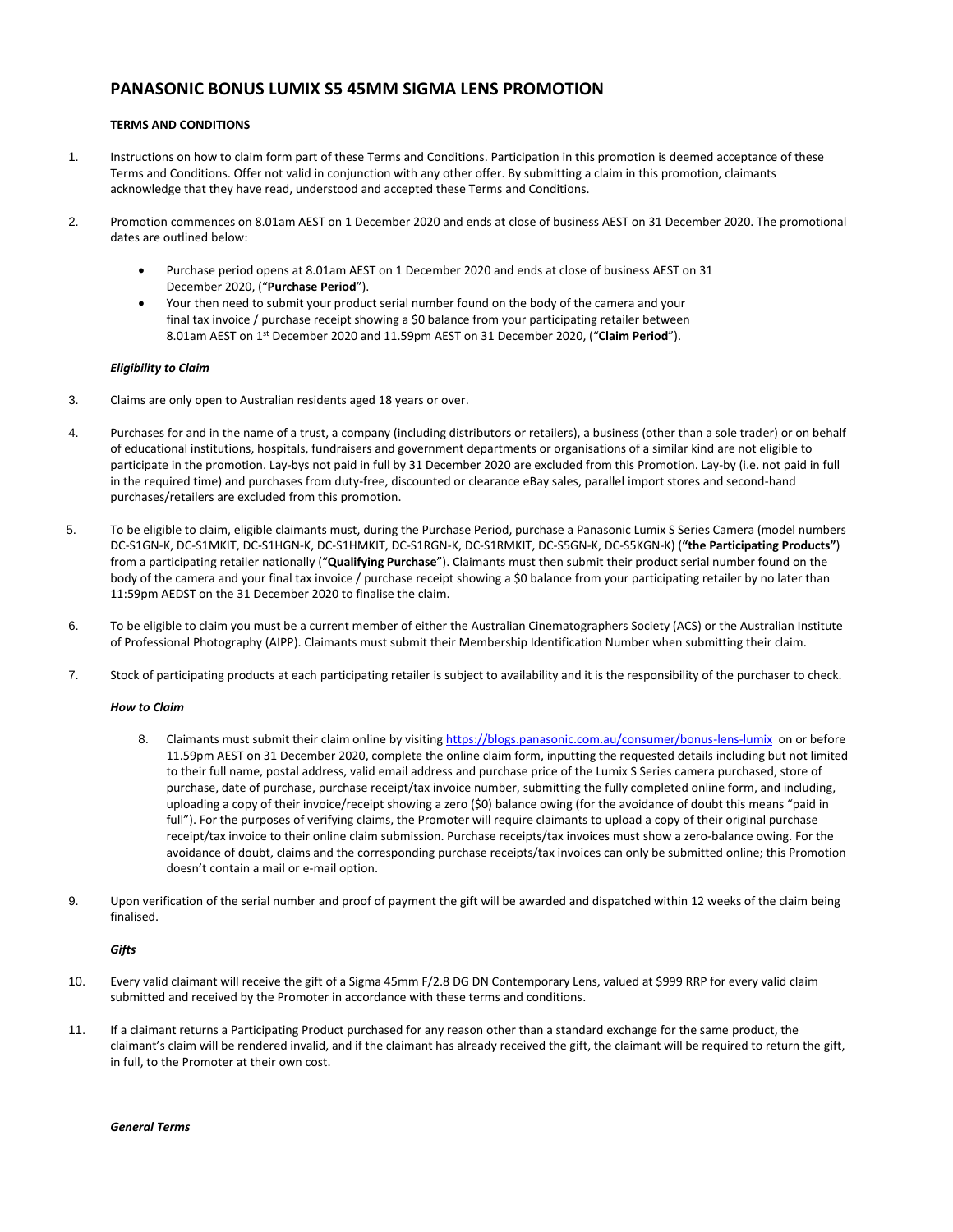- 12. The Promoter reserves the right, at any time, to verify the validity of claims and claimant's (including a claimant's identity, age and place of residence) and reserves the right, in its sole discretion, to disqualify any individual who the Promoter has reason to believe has breached any of these terms and conditions, tampered with the claim process or engaged in any unlawful or other improper misconduct calculated to jeopardise fair and proper conduct of the promotion. Errors and omissions may be accepted at the Promoter's discretion. Failure by the Promoter to enforce any of its rights at any stage does not constitute a waiver of those rights. The Promoter's legal rights to recover damages or other compensation from such an offender are reserved.
- 13. Claim forms may be subject to follow up enquires or investigations or security and verification checks as the Promoter determines to apply in its absolute discretion. The claim form will be ineligible if it (and/or purchase receipt/tax invoice) is mutilated, illegible, stolen, forged, reconstructed, altered, incomplete or tampered with in any way, or if these documents fail any of the Promoter's security and verification checks.
- 14. Incomplete, indecipherable or illegible claims will be deemed invalid.
- 15. Only one (1) claim can be made per person.
- 16. Claimants must retain their original purchase receipt/tax invoice as proof of purchase. Failure to produce the proof of purchase when requested may, in the absolute discretion of the Promoter, result in invalidation and forfeiture of any right to a gift. The Purchase receipt/tax invoice must clearly specify the participating retailer where the Participating Product was purchased, purchase date (showing purchase was made during the Purchase Period and prior to submission of the online claim form), Panasonic product model number and purchase cost. If there is a dispute as to the identity of a claimant, the Promoter reserves the right, in its sole discretion, to determine the identity of the claimant.
- 17. The Promoter's decision is final and no correspondence will be entered into.
- 18. Claims must be successfully verified by the Promoter before a gift will be awarded. The value of the gift is correct at the time of printing. The Promoter accepts no responsibility for any discrepancy in the gift value.
- 19. The Promoter shall use all reasonable efforts to ensure that all approved claims will be fulfilled within twelve (12) weeks from the time the claim is validated. The Promoter accepts no responsibility should the delivery take longer than twelve (12) weeks for reasons beyond its reasonable control.
- 20. If for any reason a claimant does not take a gift at or by the time stipulated by the Promoter, then the gift will be forfeited.
- 21. Claimants are required to provide all details requested by the Promoter. In the event that a claimant fails to provide any of the details requested, the claim will be invalidated and no corresponding gift will be awarded to that claimant.
- 22. Claimants must have fully paid for the Participating Product before they are eligible to submit a claim.
- 23. Claimants are responsible for ensuring that they provide the Promoter with accurate details relating to their claim. In the event that a claimant provides any incorrect details on their claim form, the Promoter shall not be liable for the gift not being awarded or being delivered to the wrong address. In either of these cases, the gift will be forfeited by the original claimant and no additional gift will be awarded.
- 24. If the gift is unavailable, the Promoter, in its discretion, reserves the right to substitute the gift with a gift to the equal value and/or specification.
- 25. Gifts are not transferable or exchangeable and cannot be taken as cash.
- 26. Claimants consent to the Promoter using their name, likeness, image and/or voice in the event they are a successful claimant (including photograph, film and/or recording of the same) in any media for an unlimited period without remuneration for the purpose of promoting this promotion (including any outcome), and promoting any products manufactured, distributed and/or supplied by the Promoter.
- 27. If this promotion is interfered with in any way or is not capable of being conducted as reasonably anticipated due to any reason beyond the reasonable control of the Promoter, including but not limited to technical difficulties, unauthorised intervention or fraud, the Promoter reserves the right, in its sole discretion, to the fullest extent permitted by law (a) to disqualify any claimant; or (b) to modify, suspend, terminate or cancel the promotion, as appropriate.
- 28. Any cost associated with accessing the promotional website is the claimant's responsibility and is dependent on the internet service provider used.
- 29. Nothing in these Terms and Conditions limits, excludes or modifies or purports to limit, exclude or modify the statutory consumer guarantees as provided under the Competition and Consumer Act, as well as any other implied warranties under the ASIC Act or similar consumer protection laws in the State and Territories of Australia ("Non-Excludable Guarantees"). Except for any liability that cannot by law be excluded, including the Non-Excludable Guarantees, the Promoter (including its respective officers, employees and